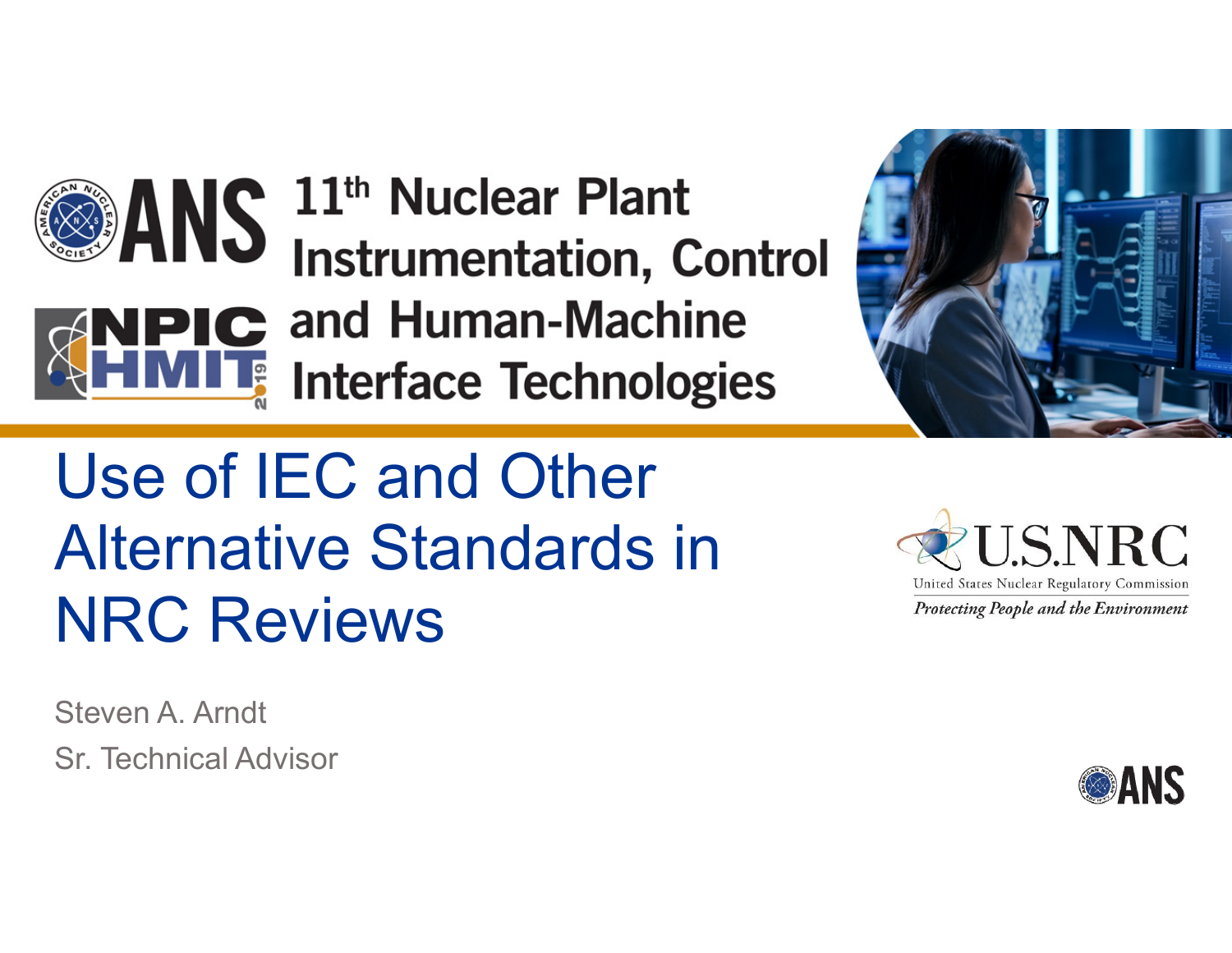#### Presentation Outline

- Project introduction / Background
- NRC Transformation Team
- Relationship with the Digital I&C Integrated Action Plan
- Issues to be addressed
- Project plan and upcoming activities



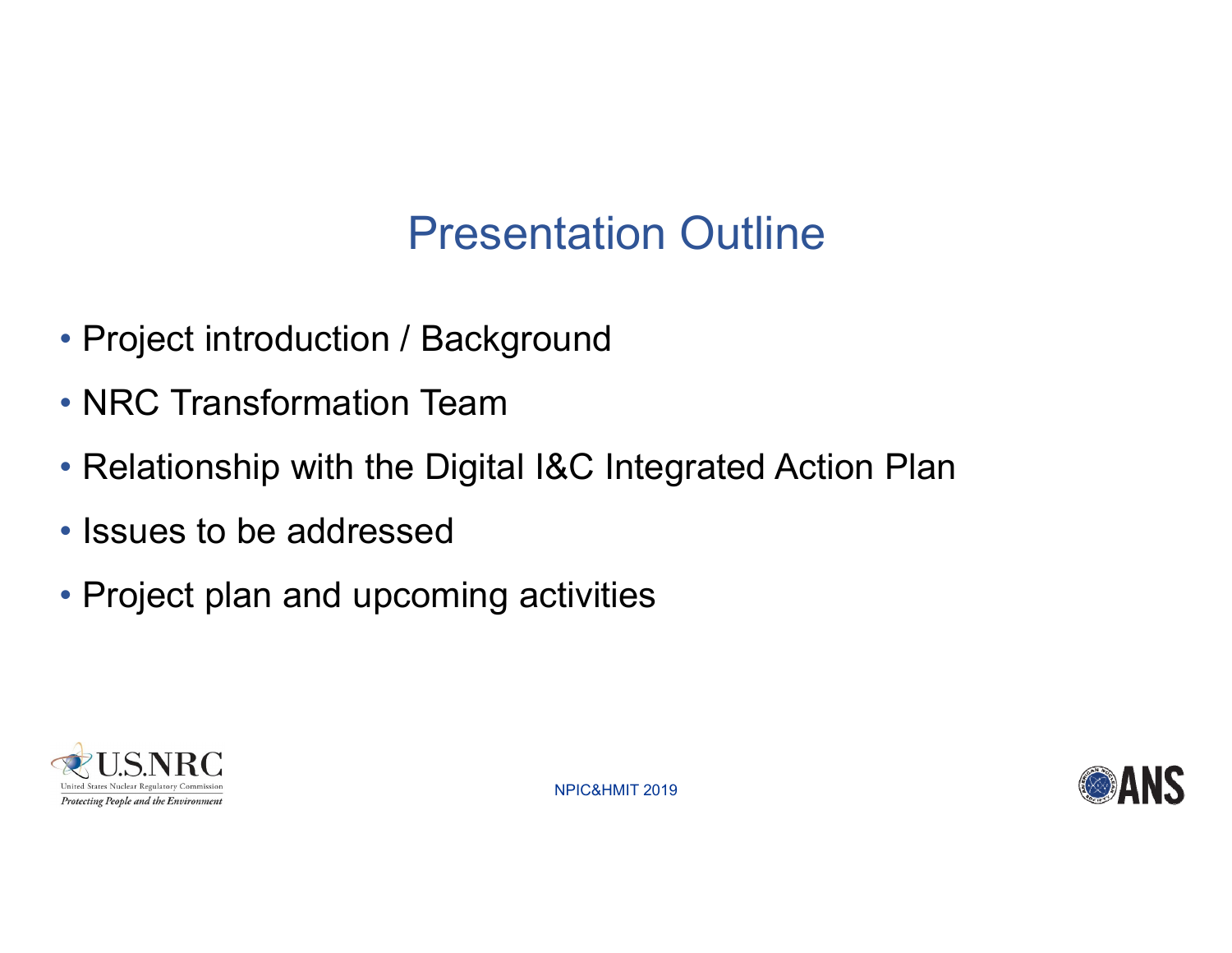## **Background**

- Most countries look to one of two sources as the basis for their regulations
	- - The US Code of Federal Regulation
		- $\blacksquare$  Title 10 Energy
			- Part 50 Licensing
			- Some other section in title 10 also apply
	- IAEA Safety Standards
		- NS-R, GSR and SSR series documents
			- NS documents are being updated to GSR or SSR documents
		- **I** IAEA requirements are not mandatory, but
			- Some states adopt, other states are inspired by them



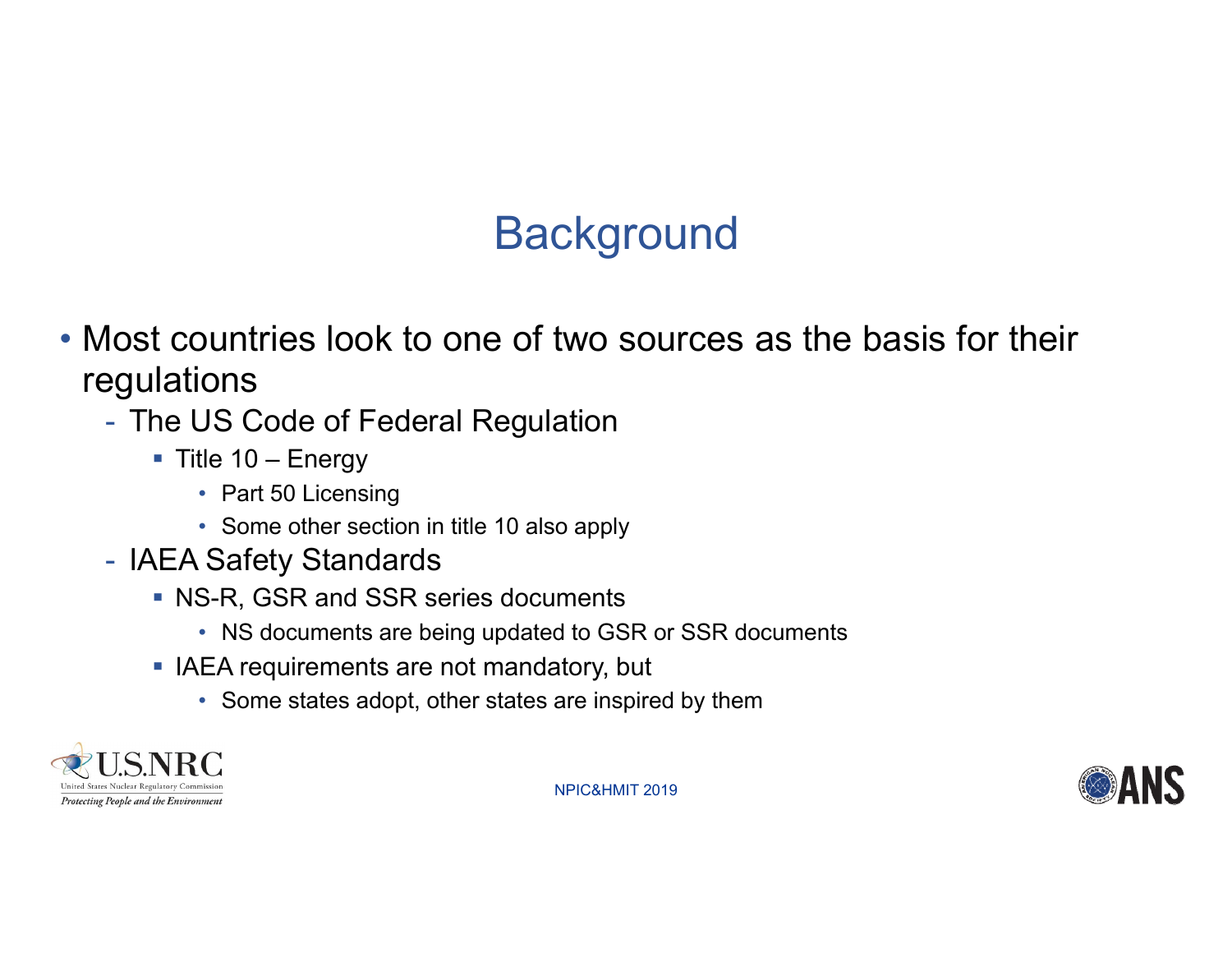### Background (continued)

- Within the current US regulatory structure
	- -- IEEE 603-1991 is incorporated by reference into 10 CFR 50.55(a)h and serves as the primary regulation
	- Regulatory Guides endorse standards (in most cases IEEE standards) as one acceptable way to meet the regulation
		- **Other ways may be acceptable**
		- However there is some project risk associated with not following endorsed standards



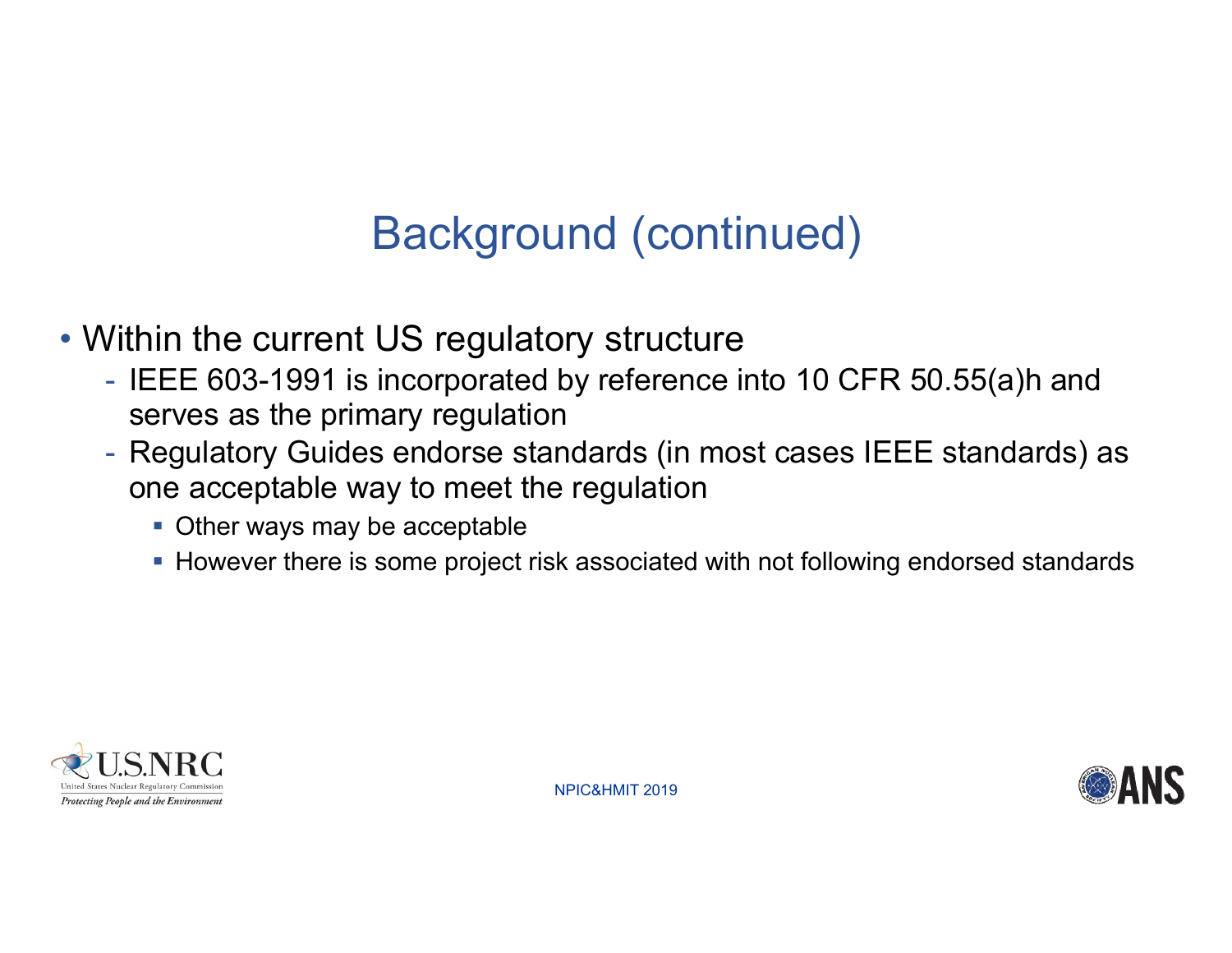## NRC Transformation Team

- The team gathered and analyzed innovation techniques and ideas from a variety of sources
- The objective was to gain a working knowledge of the mechanisms and methodologies used for successful transformations in other organizations
- Develop concepts, strategies to begin transformation initiatives with a emphasis on regulating new technologies
- Recommended a cultural framework to foster future innovation and transformation
- One major recommendation with to "develop a new regulation to define high-level performance-based I&C safety design principles and associated regulatory guidance"

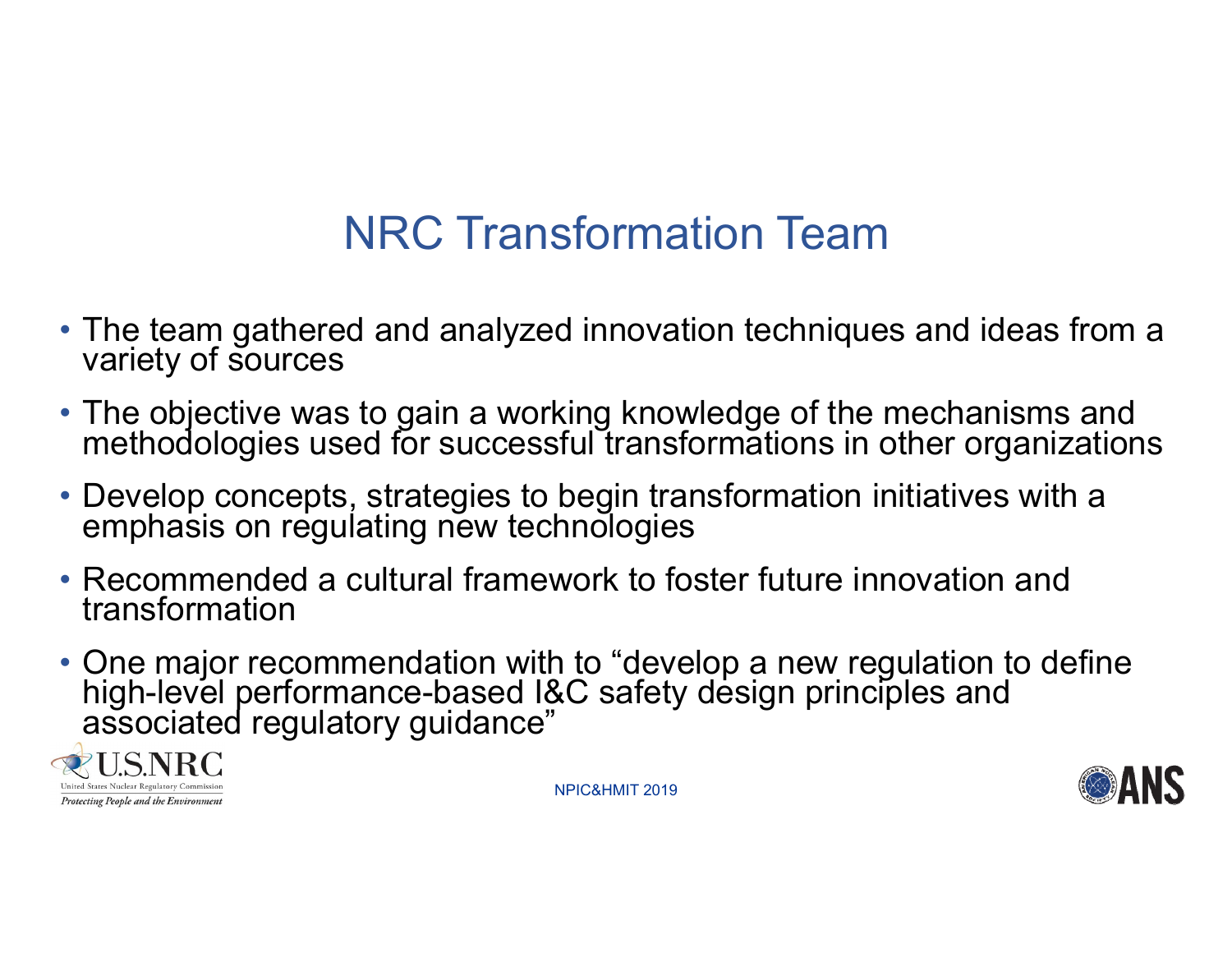## Digital I&C Integrated Action Plan

- **MP4**  Assessment for Modernization of the I&C Regulatory **Infrastructure** 
	- **MP 4A** included tactical activities to support improvements to the regulatory infrastructure (ISG-06).
	- **MP 4B** includes broader strategic activities to address longer-term improvements.



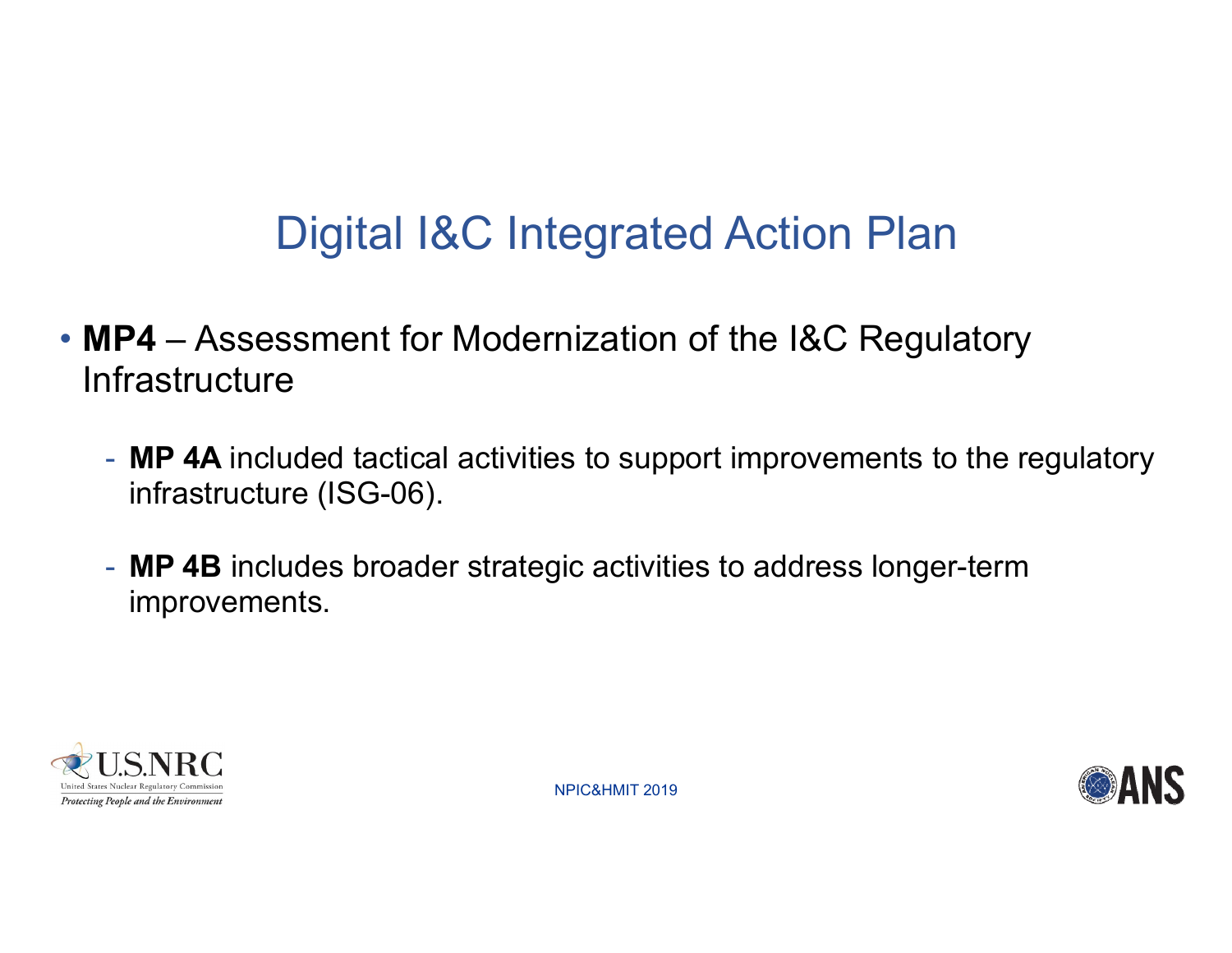#### Issues to be Addressed

- Concern that relying on the IEEE suite of standards (and associated Regulatory Guides) may be less effective and efficient than other possible paths
- Concern that the IEEE software development standards as implemented in the software Regulatory Guides (RG 1.168, etc.) may be overly restrictive
- Without additional guidance licensees and applicants may be reluctant to use 10 CFR 50.55(a)Z alternative requests



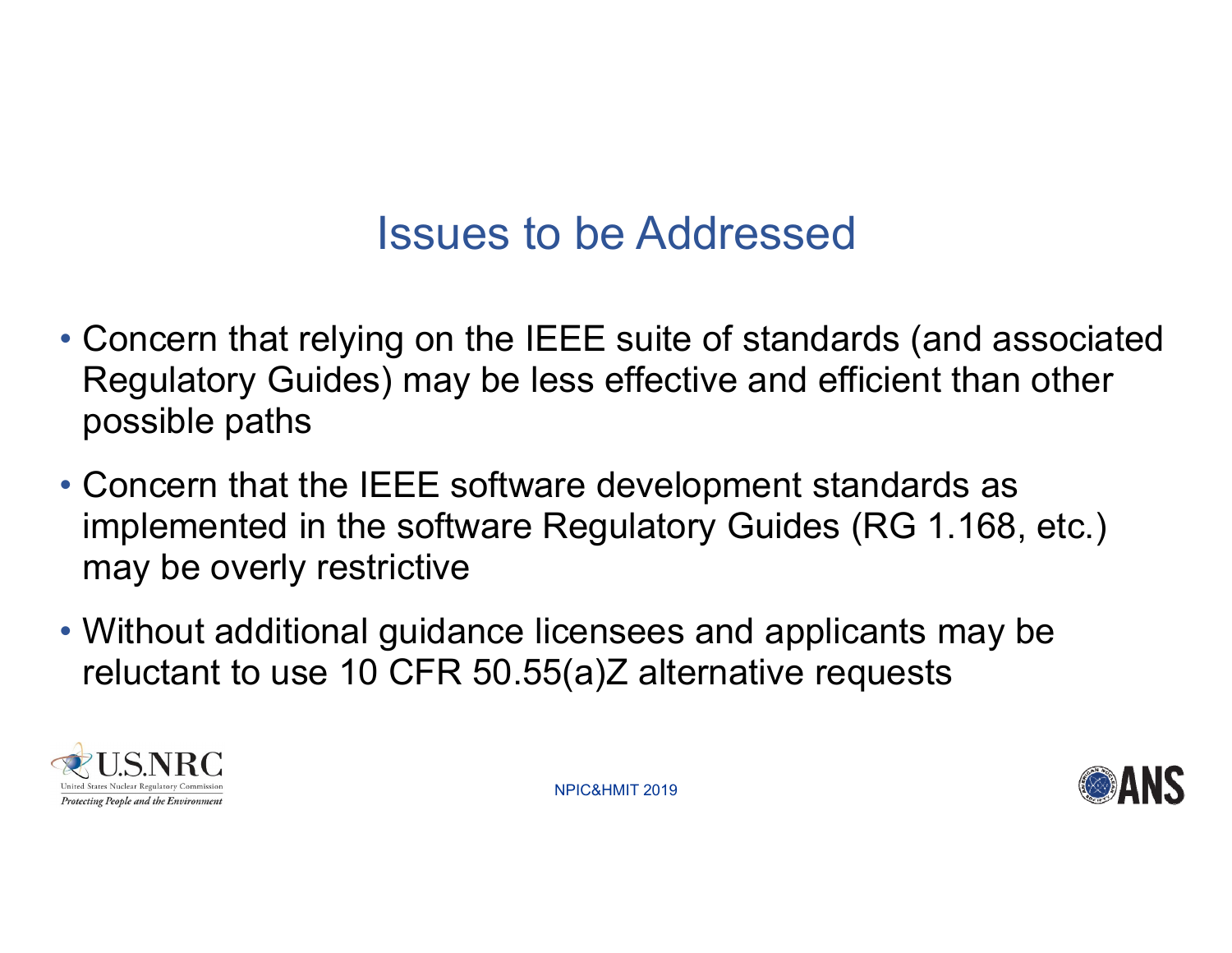### 10 CFR 50.55(a)z Alternatives to Codes and Standards Requirements

Alternatives to the requirements of paragraphs (b) through (h) of this section or portions thereof may be used when authorized by the Director, Office of Nuclear Reactor Regulation, or Director, Office of New Reactors, as appropriate. A proposed alternative must be submitted and authorized prior to implementation. The applicant or licensee must demonstrate that:

(1) Acceptable level of quality and safety. The proposed alternative would provide an acceptable level of quality and safety; or

(2) Hardship without a compensating increase in quality and safety.



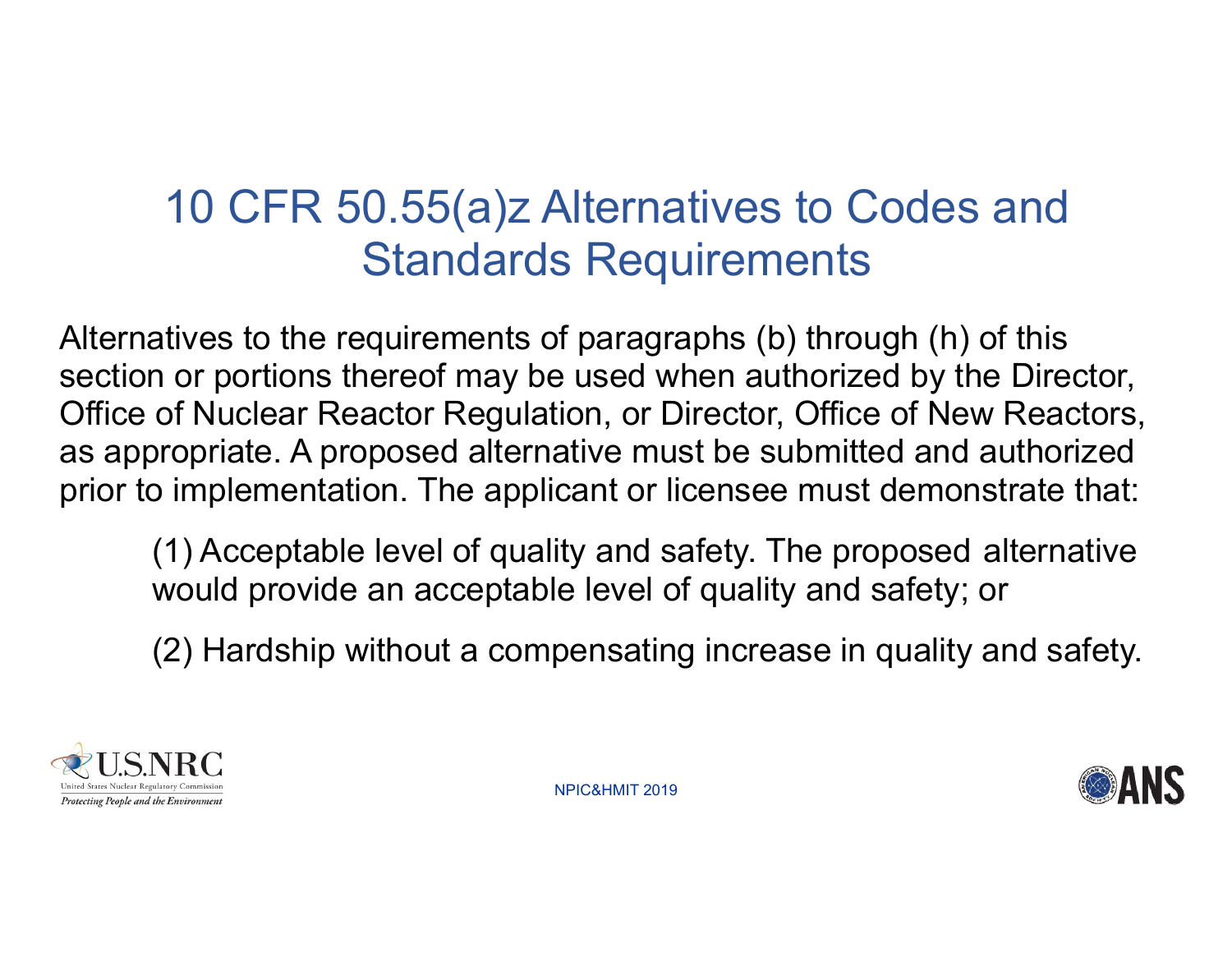#### There are Two Main Standards Frameworks for Nuclear Electrical and I&C

- IEEE Nuclear Power Engineering Committee
	- The top level IEEE standard for NPP safety systems (IEEE 603) is part of US Nuclear Regulatory Commission regulations (Incorporated By Reference (IBR))
- IEC Subcommittee 45A
	- IEC takes IAEA safety standards, as the basis for their standards
	- 45A belongs to Technical Committee 45 which includes nuclear instruments (TC45) and radiation protection instruments (45B)
- Thus
	- $\mathcal{L}_{\mathcal{A}}$ USNRC requirements are an important framework element for IEEE
	- -IAEA safety standards are an important framework element for IE C



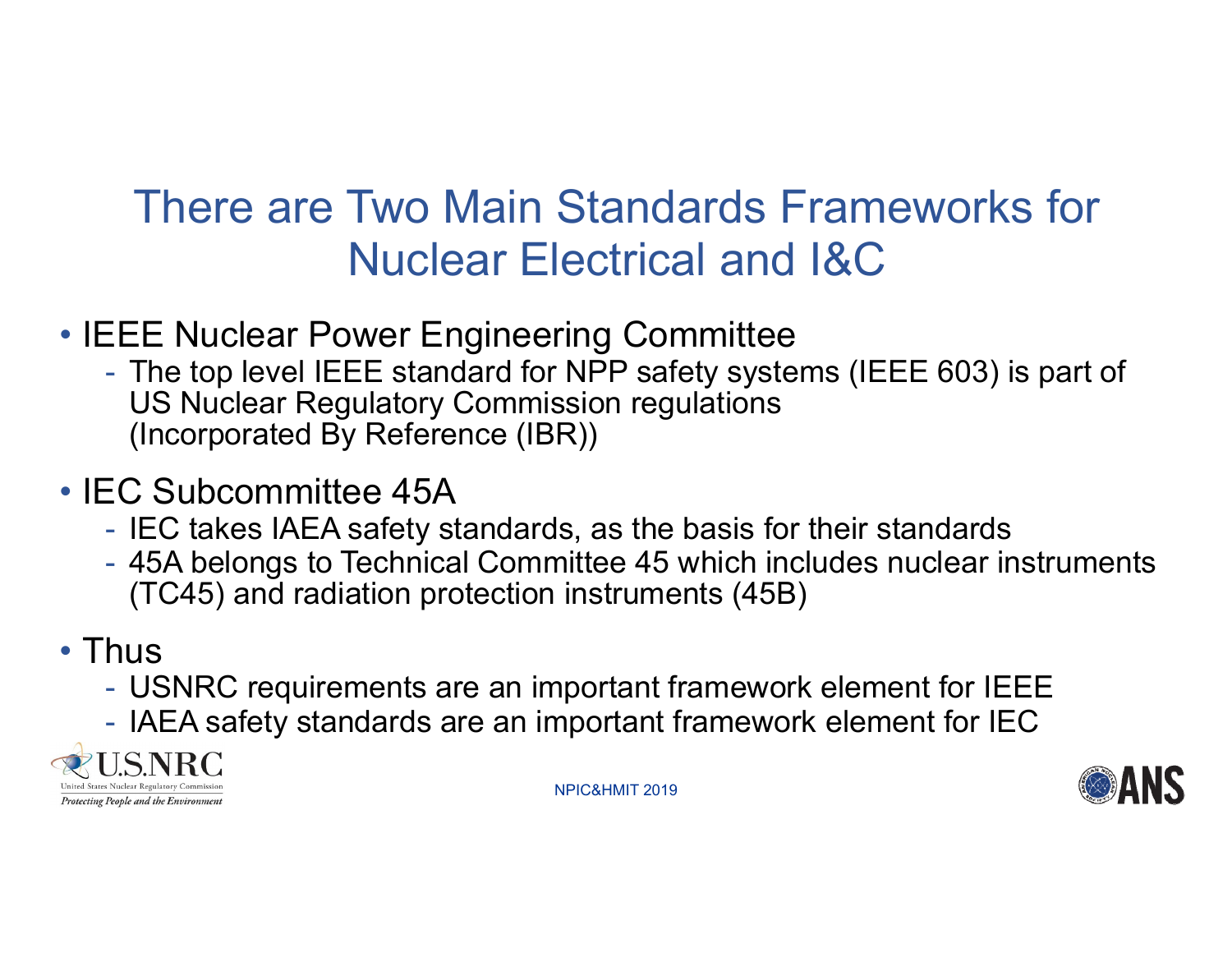## Harmonization of IEC and IEEE Standards

- Efforts to develop "dual logo" standards or endorse IEC standards directly
	- Completed
		- IEC 60780/IEEE 323 Environmental qualification dual logo
		- IEC 63147/IEEE 497 Post accident monitoring dual logo
		- IEC 61000 on EMI/RFI endorsed by NRC
	- In progress
		- IEC 60980/IEEE 344 Seismic qualification dual logo
		- IEC 62566 HDL being considered for endorsement by NRC
		- IEC 63113 Spent Fuel Pool Instrumentation dual loge work in progressing
		- Possible new dual logo for IEC 61266 on Classification
		- Possible new dual logo for IEC 63160 on CCF system analysis and diversity



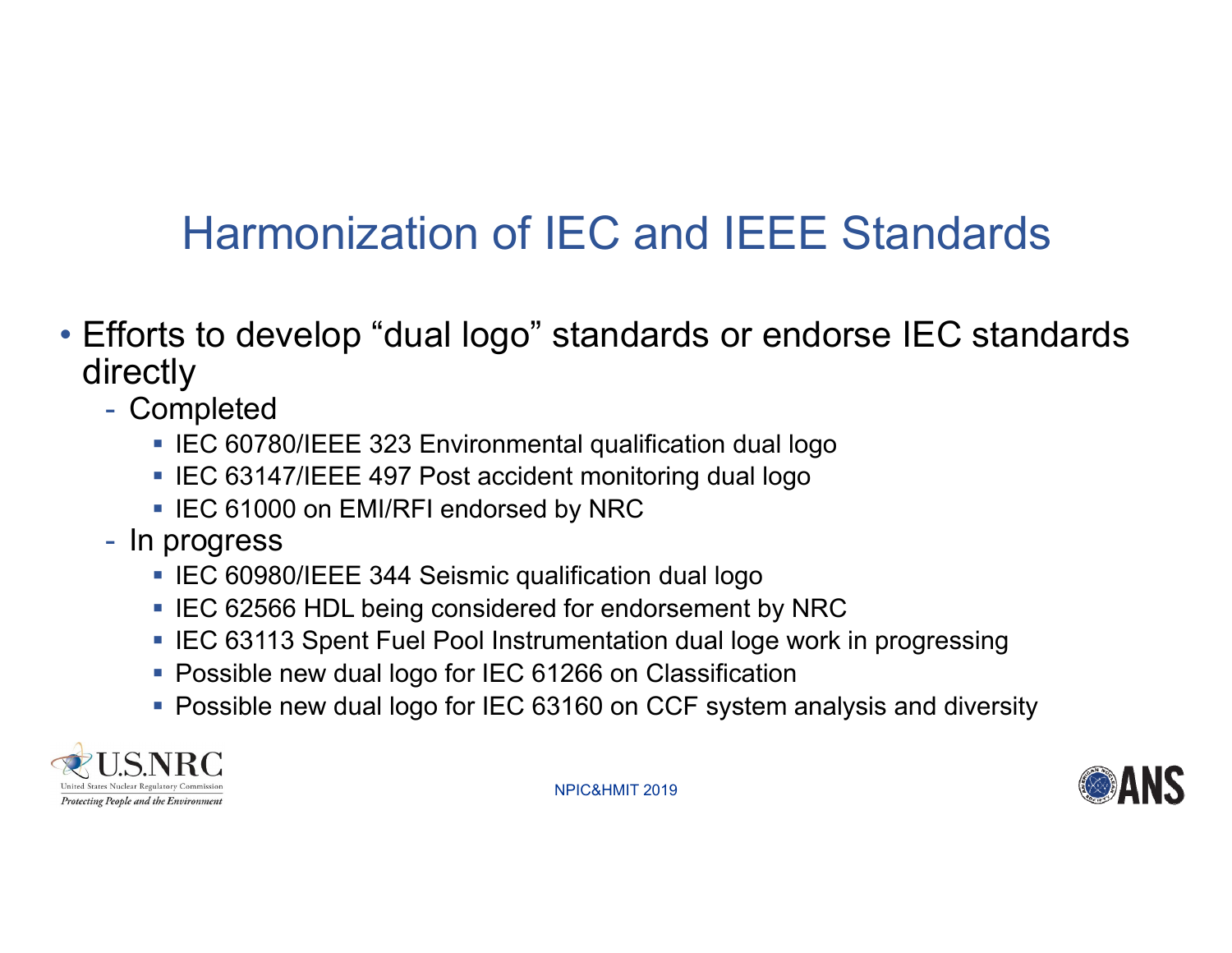| <b>Safety Systems</b> |                                                               |                                                              |                                                           |
|-----------------------|---------------------------------------------------------------|--------------------------------------------------------------|-----------------------------------------------------------|
|                       |                                                               | IEC 60987 Computer hardware                                  |                                                           |
| Reg. Guide<br>1.152   | IEEE 7-4.3.2<br>Computers in<br>safety                        | IEC 61500 Data<br>communications for Category<br>A functions |                                                           |
|                       | systems                                                       |                                                              |                                                           |
| Reg. Guide<br>1.168   | <b>IEEE 1012</b><br>SW V&V                                    | IEC 880 Software for category<br>A functions                 | IEC 62138 software for<br>category B or C functions       |
|                       | <b>IEEE 1028</b><br><b>SW</b> reviews                         |                                                              |                                                           |
| Reg. Guide<br>1.169   | IEEE 828 SW<br>configuration<br>management                    |                                                              |                                                           |
| Reg. Guide<br>1.170   | IEEE 829 SW<br>test docs                                      |                                                              |                                                           |
| Reg. Guide<br>1.171   | <b>IEEE 1008</b><br>SW unit<br>testing                        |                                                              |                                                           |
| Reg. Guide<br>1.172   | IEEE 830 SW<br>requirements<br>specifications                 |                                                              |                                                           |
| Reg. Guide<br>1.173   | <b>IEEE 1074</b><br>Software<br><b>lifecycle</b><br>processes |                                                              |                                                           |
|                       |                                                               | IEC 62566 HDL programmed<br>devices for cat A functions      | IEC 63xxx HDL programmed<br>devices for cat B&C functions |
|                       |                                                               | IEC 62340 Common cause failure                               |                                                           |

**Systems Important to Safety** 



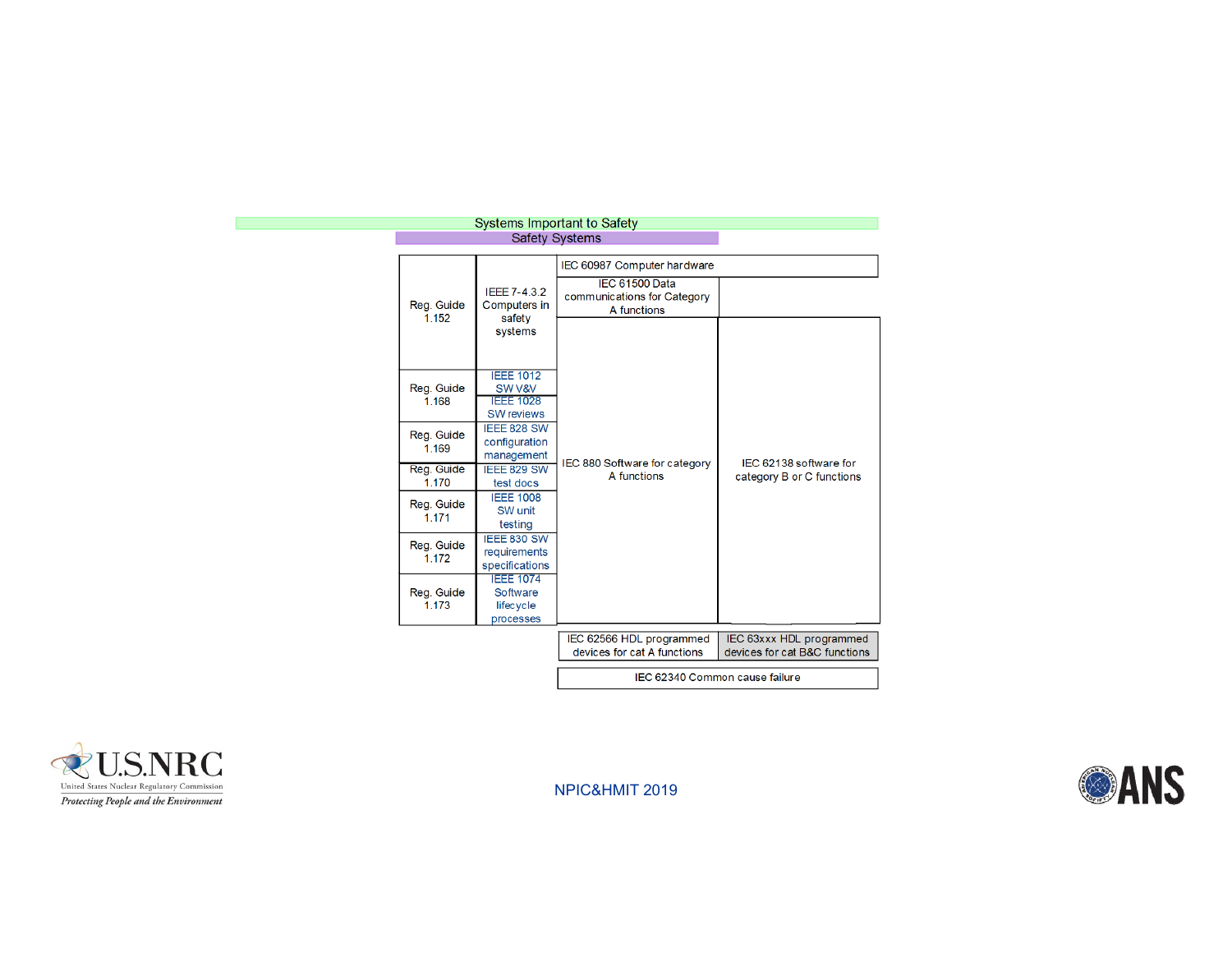#### Project Objectives

- The NRC staff has determined that the most significant concern with the current digital systems regulatory infrastructure is that the endorsement of specific IEEE standards in certain Regulatory Guides (RG 1.152, RG 1.168, etc.) is overly restrictive and other means for demonstrating compliance with the requirements of IEEE Std. 603-1991, are needed
- The scope will be to evaluate the endorsement of IEC standards for development of software, HDL programmed devices and embedded digital devices through a Regulatory Guide as another acceptable way of meeting the current regulations in 10 CFR 50.55(a)h.



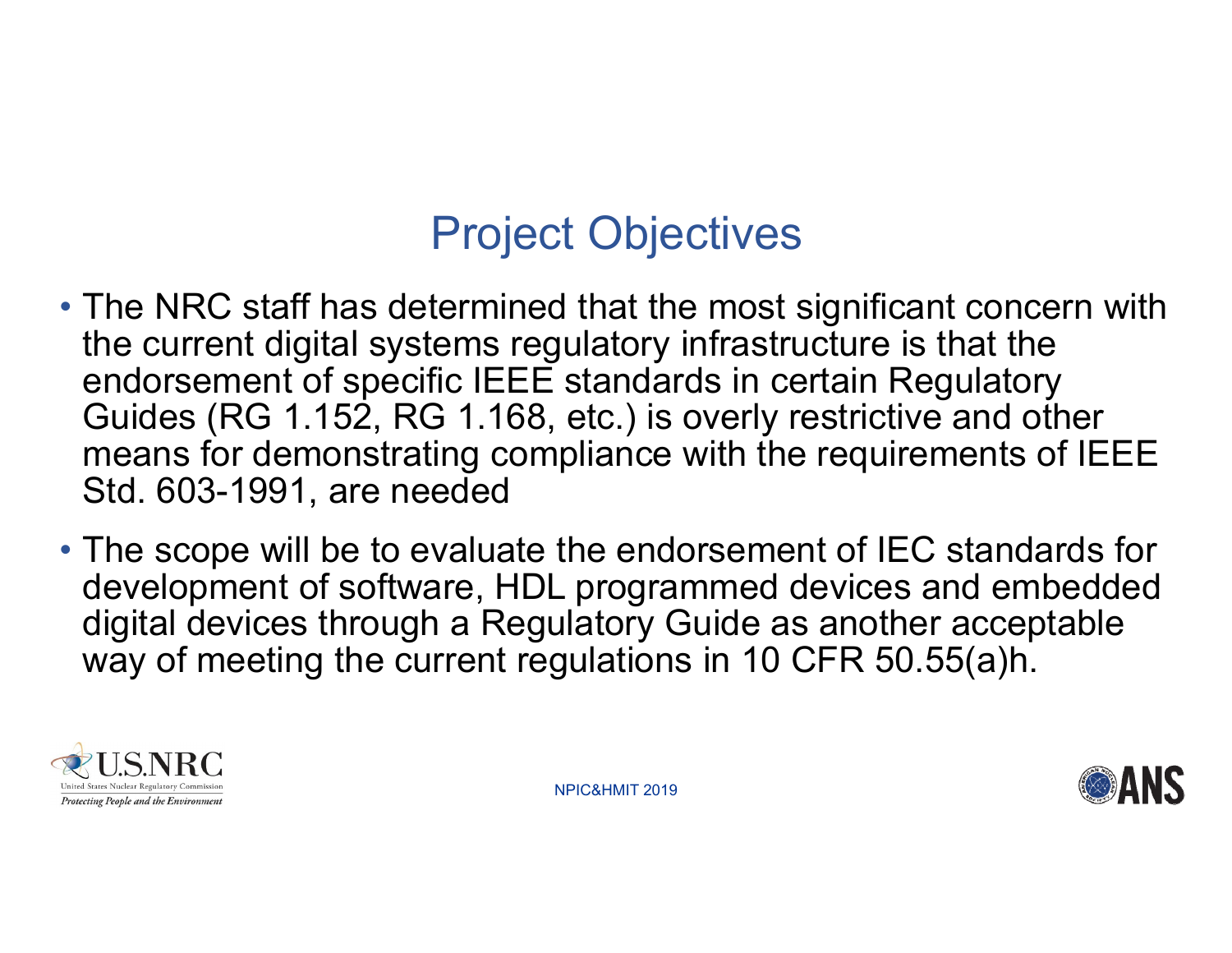#### Practical Considerations

- Lessons learned has shown that stakeholder engagement is critical to the success
- With the large number of IEC standards, it would likely be more effective to look at only one specific set of the IEC 61513 suite
- Project will require significant interactions with IEEE and IEC to ensure their support and cooperation



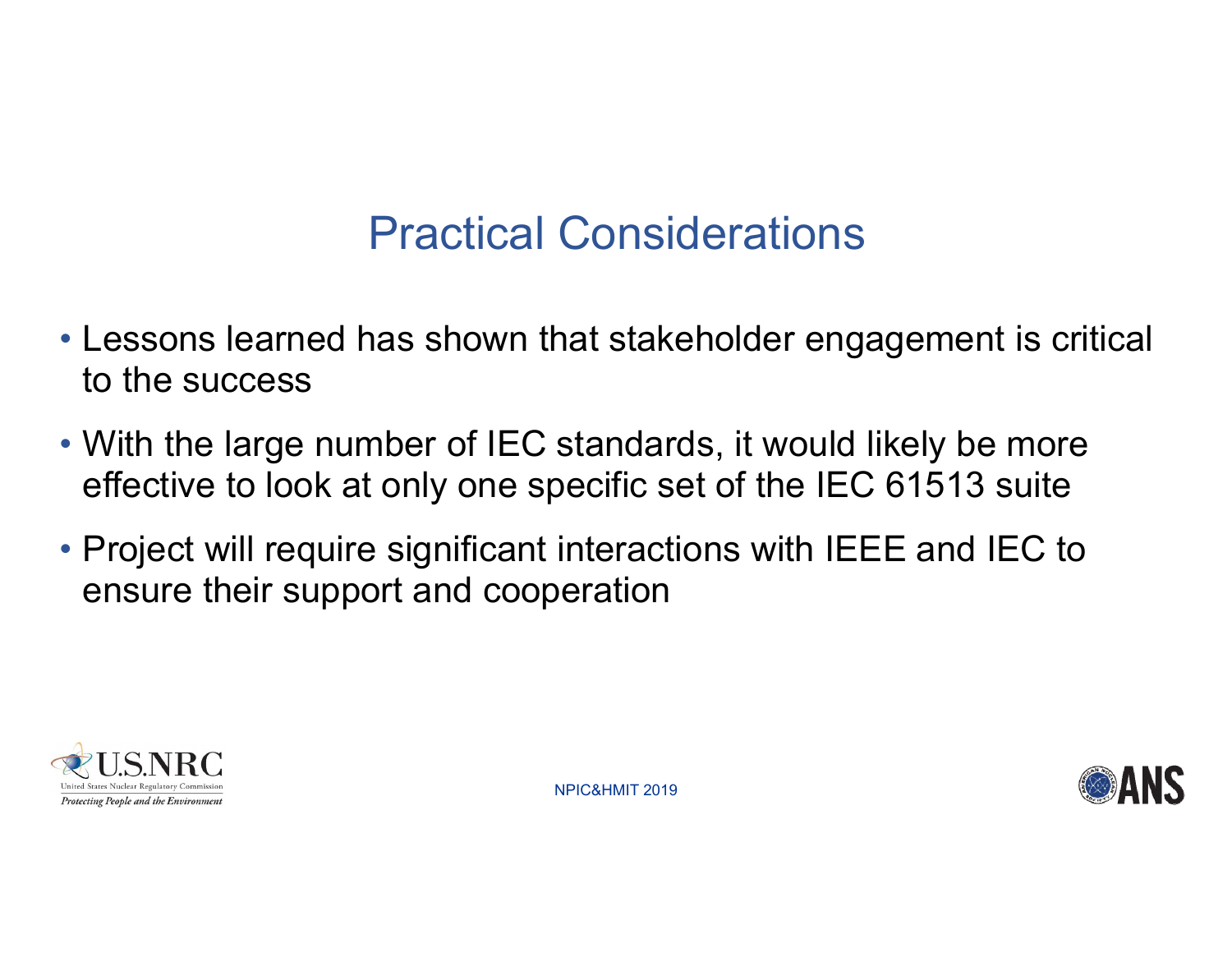## Stakeholder Engagement

- NRC would like to work with an industry working group
	- Help identify a subset of the suite of IEC standards that would be of most use to industry
	- Provide early feedback on NRC strategy for endorsement
	- Provide feedback on overlaps, gaps and possible challenges to endorsement
- Table top/example review
	- The NRC would like to use a specific system or platform to evaluate the new process to ensure the guidance is practical and well understood
	- The NRC would like to make a selection as soon as possible
	- The review will be done over the course of a few months, so will need to be appropriately scoped



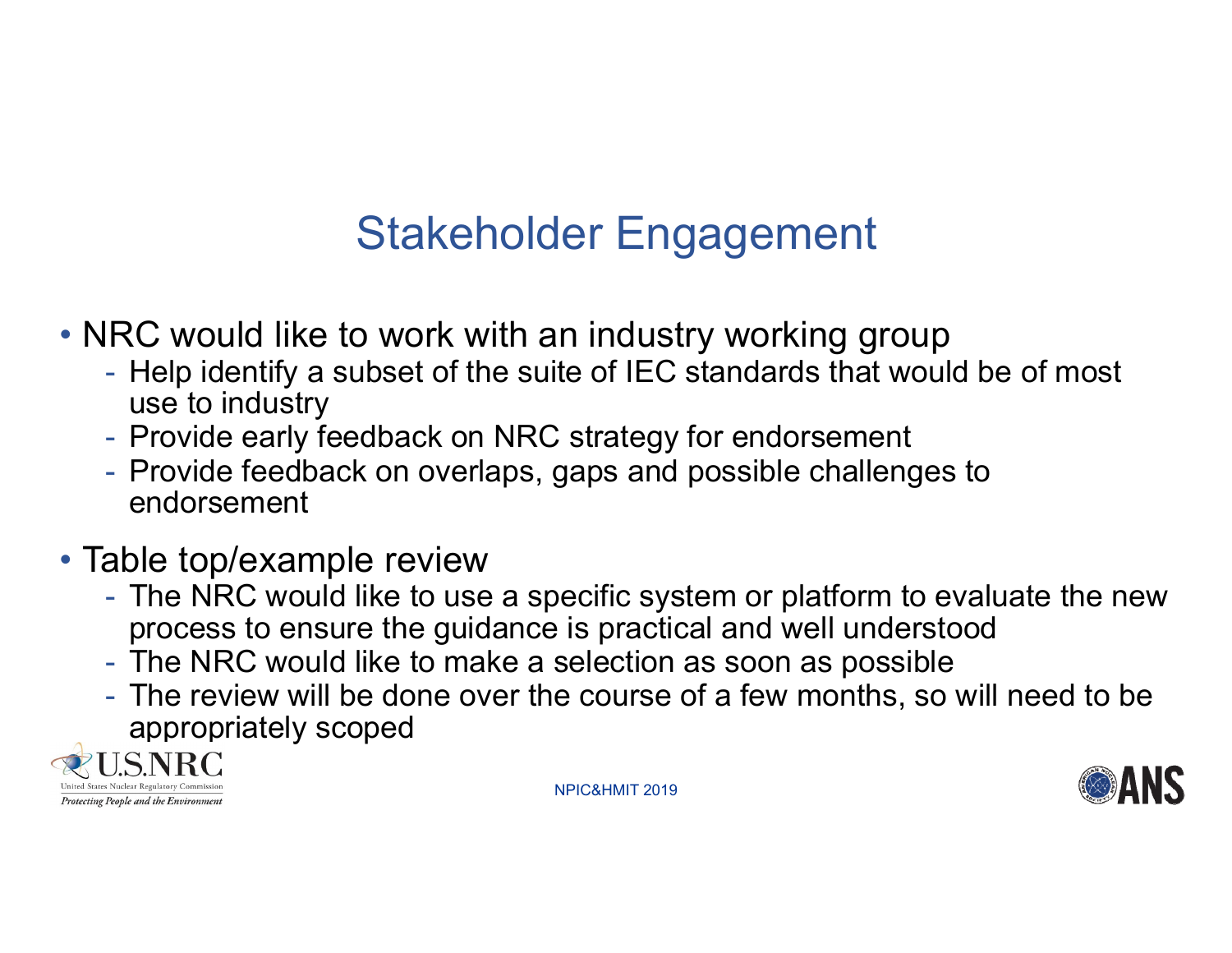### Proposed Project Plan

- Public meeting to engage stakeholders (Jan 31, 2019)
- Formalize project plan and select IEC standards to include (Feb 2019)
- Select system or platform for example review (April 2019)
- Coordinate with IEEE and IEC (April 2019)
- Develop possible solutions to identified challenge associated with endorsement<br>of IEC standards (June 2019)
- Complete example review (Oct 2019)
- Brief ACRS (Nov 2019)
- Publish draft guidance for public comment (Nov 2019)